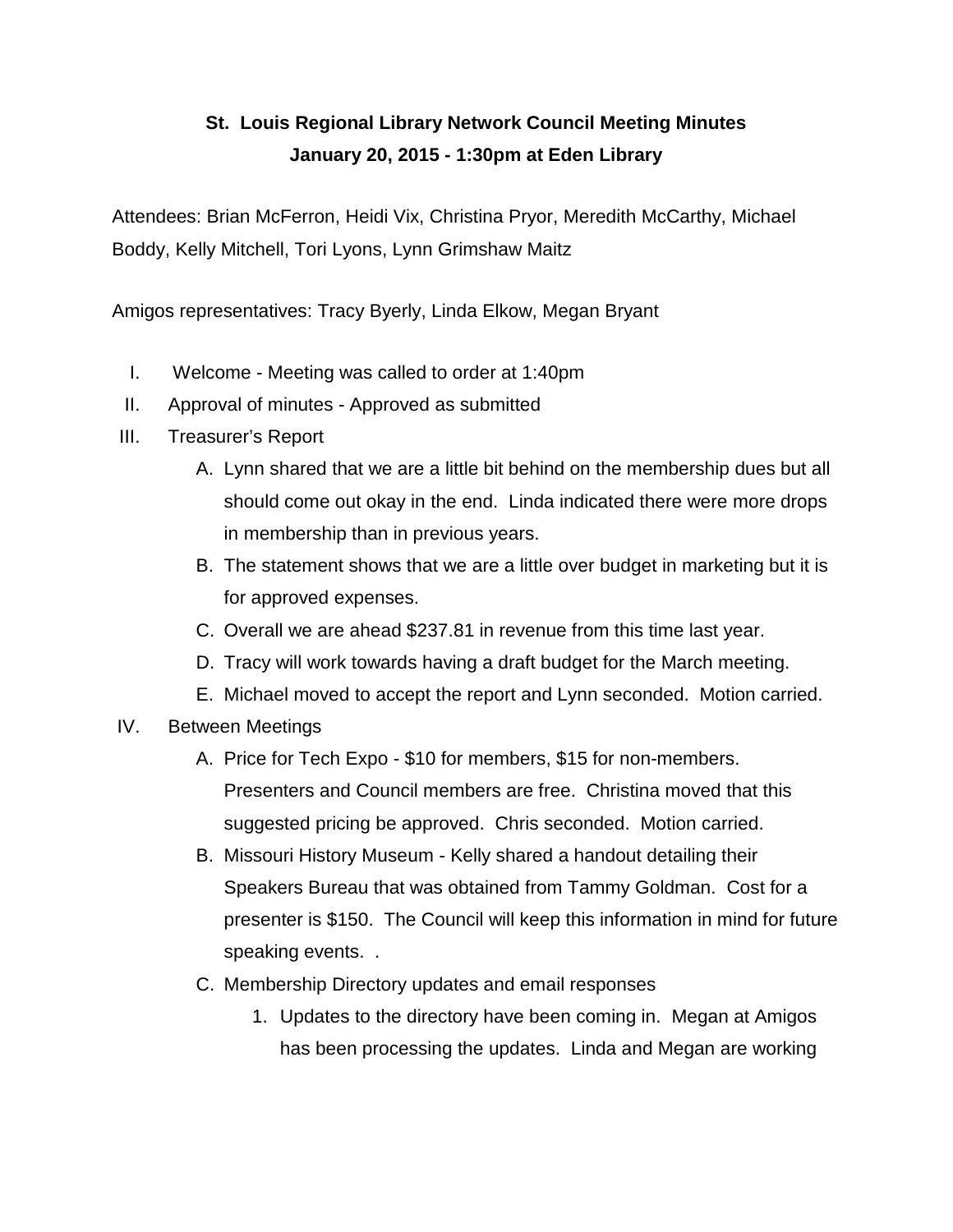on refining the report that will generate the new directory. The goal is to have the new directory available by January 30th

- V. Council Changes
	- A. New Member Christina presented Tori Lyons from Richmond Heights Public Library as a possible new addition to the Council to finish out the remainder of Eric Stancliff's term. Christina made the motion to appoint Tori to the vacant position. Chris seconded. Motion carried.
	- B. Vice-President election Heidi recommended Chris for the position and she accepted the nomination. Heidi moved that the Council accept Chris as the new vice-president. Christina seconded. Motion carried.

## VI. Tech Expo

- A. Room Host sign up There is a sign-up form available on Google Drive and Heidi also shared it out at the meeting for sign-up. Heidi will update the Google Drive form with the sign-ups from today. The room host will not be expected to introduce the presenter. The room host will just make sure needed equipment is there and keep time if the presenter requests. Megan and Linda will man the registration table at the event.
- B. Menu The Honey Baked Ham catering options were discussed. Boxed lunches versus buffet options were considered. Consensus is to pursue the buffet option.
- VII. Spring Speaker Series serves as SLRLN Annual Meeting. April 28th at 5:30pm at Fontbonne
	- A. Heidi is working on the flyer for this that will be shared at the Tech Expo. She is currently coordinating the information incoming from StoryCorps. Michael suggested adding a blurb detailing what membership in SLRLN entails.
	- B. Heidi recommended the creation of a subcommittee to work on coordinating the event. Brian, Tori and Kelly accepted Heidi's recommendation to serve on the subcommittee. Christina will stay on with the group as a facilitator.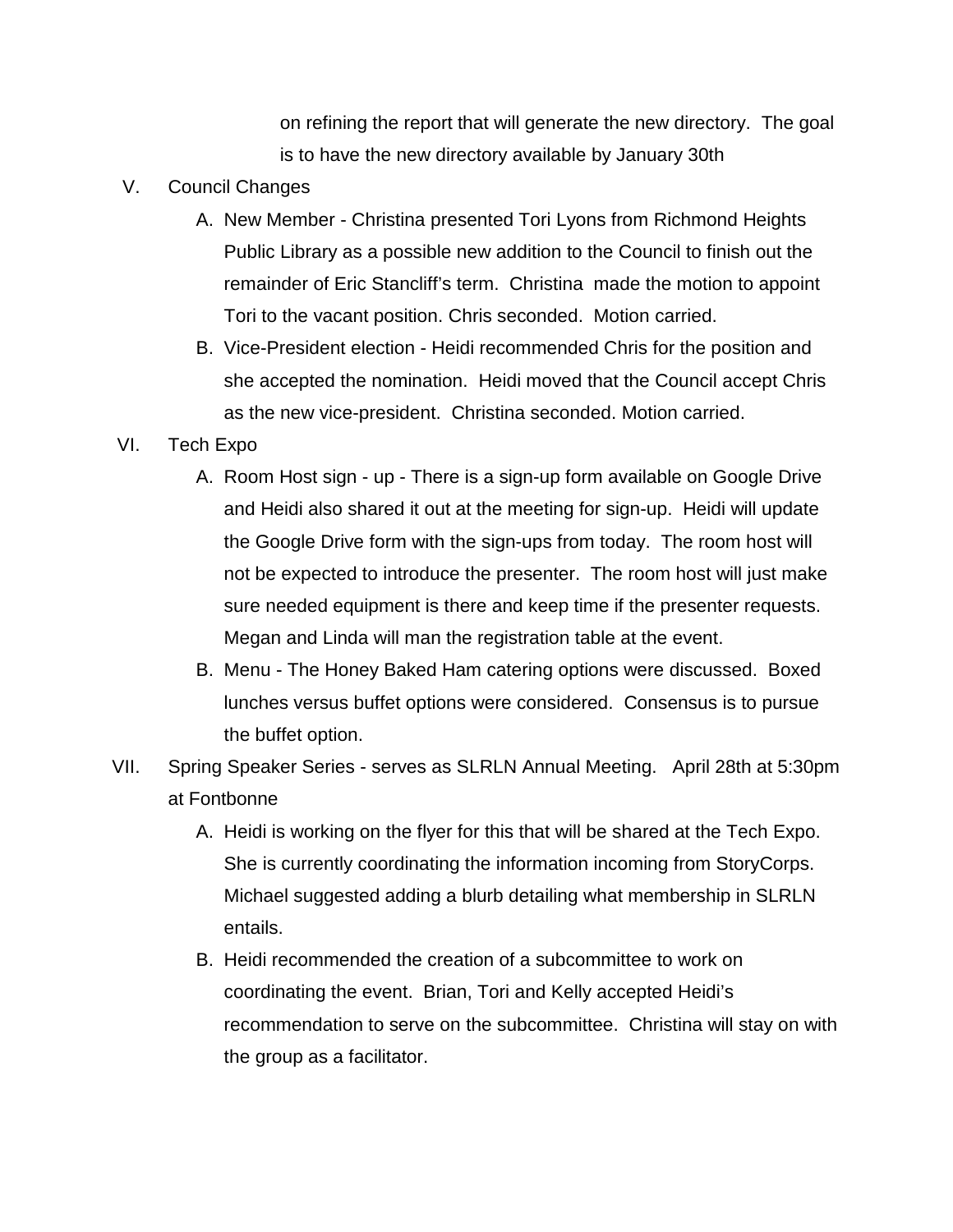- C. Menu rate is \$15 per person plus a \$225 charge for wait staff and bartender. Wine can be provided for an additional fee of \$11 per person. Heidi indicated that SLRLN can provide the wine for the event the day before and bypass the \$11 fee. Tracy suggested that an Amigos representative go along on the wine trip to do the purchasing. The decision was made to provide the wine on our own.
- D. Christina moved that the fee be \$15 for members and \$25 for nonmembers. Heidi seconded. Motion carried.
- VIII. Summer Workshop 2015
	- A. Michael gave a progress report on the pursuit of preservation / disaster planning as a summer workshop topic . He has been in contact with preservation staff at Washington University and received recommendations from the archivist at SLU for further contacts.
	- B. Heidi indicated support for creating a resource bank on disaster planning to add more value for SLRLN to the library community. Michael is pursuing the possibility of setting up a network of support in the St. Louis area.

### IX. Fall Workshop 2015

- A. Free Legal Resources on the Internet, Lynn Kartke from SLU Law.
	- 1. Lynn Kartke is very interested in presenting for this event. Heidi proposed considering 9/18 at Webster University as a time and venue.
- X. Marketing Benefits folder committee
	- A. Christina has created a list of public, parochial and public school districts that currently don't belong to SLRN. Chris indicated that she can obtain a list of special libraries. Chris and Meredith will be able to generate the addresses from the target list. Chris will be obtaining pricing for 250 brochures. Megan can place the labels on the brochures at Amigos if needed.

### XI. Website

A. Heidi expressed appreciation for having the old minutes on the website.